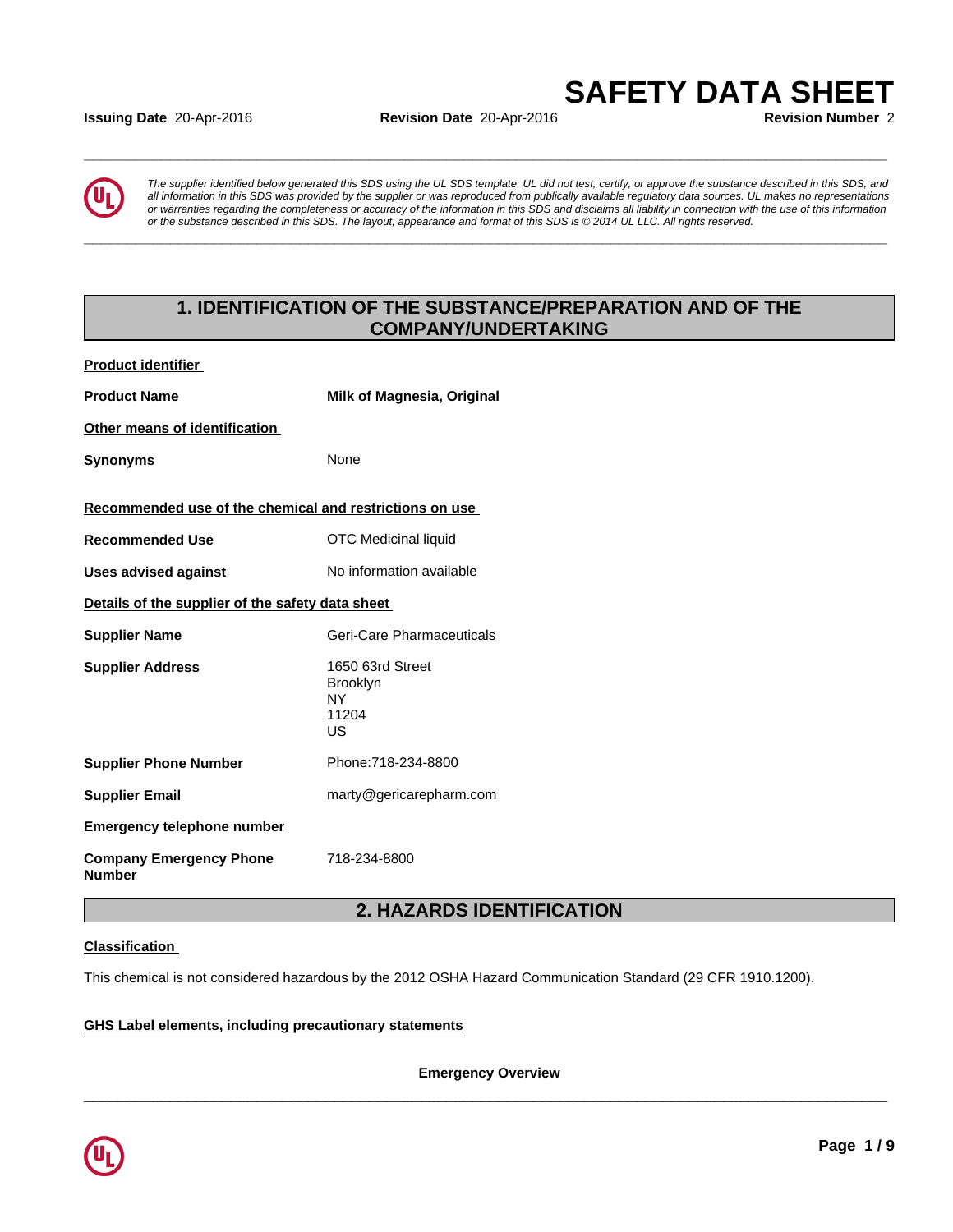The product contains no substances which at their given concentration, are considered to be hazardous to health.

 $\overline{\phantom{a}}$  ,  $\overline{\phantom{a}}$  ,  $\overline{\phantom{a}}$  ,  $\overline{\phantom{a}}$  ,  $\overline{\phantom{a}}$  ,  $\overline{\phantom{a}}$  ,  $\overline{\phantom{a}}$  ,  $\overline{\phantom{a}}$  ,  $\overline{\phantom{a}}$  ,  $\overline{\phantom{a}}$  ,  $\overline{\phantom{a}}$  ,  $\overline{\phantom{a}}$  ,  $\overline{\phantom{a}}$  ,  $\overline{\phantom{a}}$  ,  $\overline{\phantom{a}}$  ,  $\overline{\phantom{a}}$ 

**Appearance** White **Physical state** Liquid **Odor** None

**Precautionary Statements - Prevention** None

**Precautionary Statements - Response** None

**Precautionary Statements - Storage** None

**Precautionary Statements - Disposal** None

#### **Hazards not otherwise classified (HNOC)**

Not applicable

#### **Unknown Toxicity**

0 % of the mixture consists of ingredient(s) of unknown toxicity

#### **Other information**

May cause slight eye irritation

#### **Interactions with Other Chemicals**

No information available.

## **3. COMPOSITION/INFORMATION ON INGREDIENTS**

The product contains no substances which at their given concentration, are considered to be hazardous to health

## **4. FIRST AID MEASURES**

#### **First aid measures**

.

| Eye contact         | Rinse thoroughly with plenty of water, also under the eyelids. If symptoms persist, call a<br>physician.     |
|---------------------|--------------------------------------------------------------------------------------------------------------|
| <b>Skin contact</b> | Wash with soap and water.                                                                                    |
| <b>Inhalation</b>   | Remove to fresh air.                                                                                         |
| <b>Ingestion</b>    | Rinse mouth immediately and drink plenty of water. Never give anything by mouth to an<br>unconscious person. |

 $\overline{\phantom{a}}$  ,  $\overline{\phantom{a}}$  ,  $\overline{\phantom{a}}$  ,  $\overline{\phantom{a}}$  ,  $\overline{\phantom{a}}$  ,  $\overline{\phantom{a}}$  ,  $\overline{\phantom{a}}$  ,  $\overline{\phantom{a}}$  ,  $\overline{\phantom{a}}$  ,  $\overline{\phantom{a}}$  ,  $\overline{\phantom{a}}$  ,  $\overline{\phantom{a}}$  ,  $\overline{\phantom{a}}$  ,  $\overline{\phantom{a}}$  ,  $\overline{\phantom{a}}$  ,  $\overline{\phantom{a}}$ 

**Most important symptoms and effects, both acute and delayed**

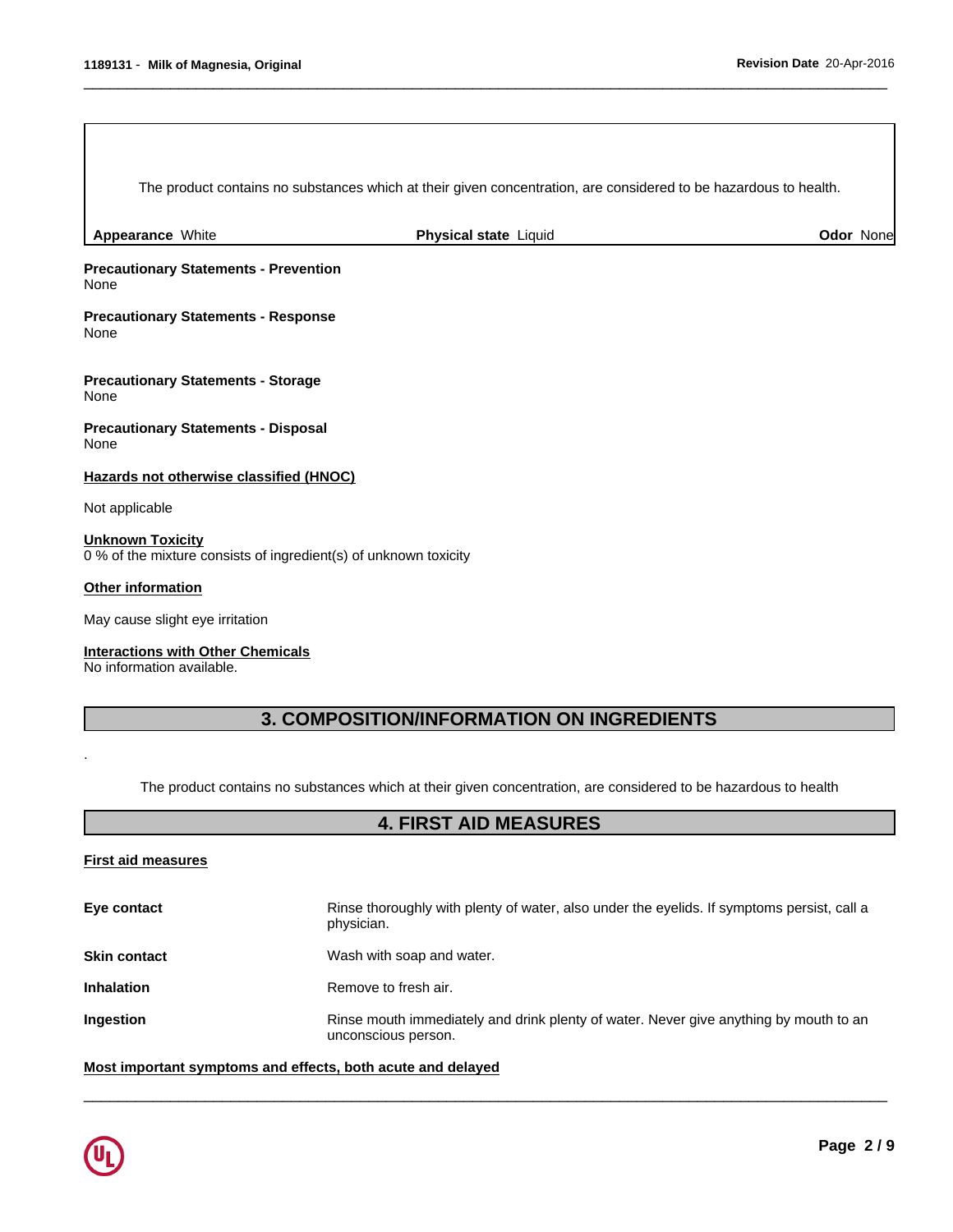| <b>Most Important Symptoms and</b><br><b>Effects</b>                                                 | No information available.                                                                                             |
|------------------------------------------------------------------------------------------------------|-----------------------------------------------------------------------------------------------------------------------|
|                                                                                                      | Indication of any immediate medical attention and special treatment needed                                            |
| <b>Notes to Physician</b>                                                                            | Treat symptomatically.                                                                                                |
|                                                                                                      | <b>5. FIRE-FIGHTING MEASURES</b>                                                                                      |
| <b>Suitable Extinguishing Media</b>                                                                  | Use extinguishing measures that are appropriate to local circumstances and the surrounding environment.               |
| Unsuitable extinguishing media<br>CAUTION: Use of water spray when fighting fire may be inefficient. |                                                                                                                       |
| Specific hazards arising from the chemical<br>No information available.                              |                                                                                                                       |
| <b>Explosion Data</b><br><b>Sensitivity to Mechanical Impact</b>                                     | None.                                                                                                                 |
| <b>Sensitivity to Static Discharge</b>                                                               | None.                                                                                                                 |
| Protective equipment and precautions for firefighters<br>protective gear.                            | As in any fire, wear self-contained breathing apparatus pressure-demand, MSHA/NIOSH (approved or equivalent) and full |
|                                                                                                      | <b>6. ACCIDENTAL RELEASE MEASURES</b>                                                                                 |
|                                                                                                      | Personal precautions, protective equipment and emergency procedures                                                   |
| <b>Personal precautions</b>                                                                          | Avoid contact with eyes.                                                                                              |
| <b>Environmental precautions</b>                                                                     |                                                                                                                       |
| <b>Environmental precautions</b>                                                                     | See Section 12 for additional Ecological Information.                                                                 |
| Methods and material for containment and cleaning up                                                 |                                                                                                                       |
| <b>Methods for containment</b>                                                                       | Prevent further leakage or spillage if safe to do so.                                                                 |
| Methods for cleaning up                                                                              | Soak up with inert absorbent material. Pick up and transfer to properly labeled containers.                           |

 $\overline{\phantom{a}}$  ,  $\overline{\phantom{a}}$  ,  $\overline{\phantom{a}}$  ,  $\overline{\phantom{a}}$  ,  $\overline{\phantom{a}}$  ,  $\overline{\phantom{a}}$  ,  $\overline{\phantom{a}}$  ,  $\overline{\phantom{a}}$  ,  $\overline{\phantom{a}}$  ,  $\overline{\phantom{a}}$  ,  $\overline{\phantom{a}}$  ,  $\overline{\phantom{a}}$  ,  $\overline{\phantom{a}}$  ,  $\overline{\phantom{a}}$  ,  $\overline{\phantom{a}}$  ,  $\overline{\phantom{a}}$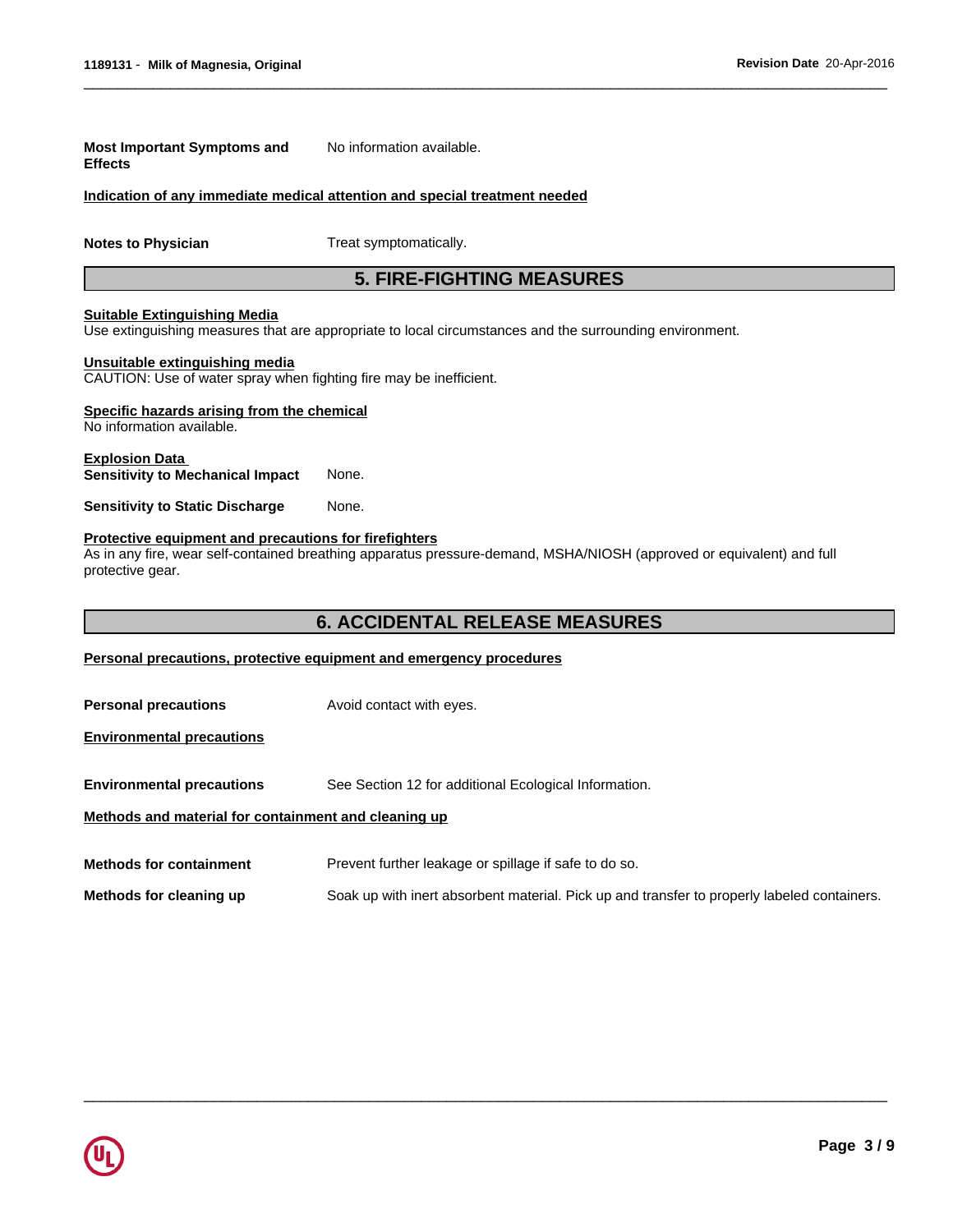| 7. HANDLING AND STORAGE                                                                   |                                                                                                                                                                                                                                                                                                                                  |  |  |  |  |  |  |  |
|-------------------------------------------------------------------------------------------|----------------------------------------------------------------------------------------------------------------------------------------------------------------------------------------------------------------------------------------------------------------------------------------------------------------------------------|--|--|--|--|--|--|--|
| <b>Precautions for safe handling</b>                                                      |                                                                                                                                                                                                                                                                                                                                  |  |  |  |  |  |  |  |
| <b>Handling</b><br>Handle in accordance with good industrial hygiene and safety practice. |                                                                                                                                                                                                                                                                                                                                  |  |  |  |  |  |  |  |
| Conditions for safe storage, including any incompatibilities                              |                                                                                                                                                                                                                                                                                                                                  |  |  |  |  |  |  |  |
| <b>Storage</b>                                                                            | Keep containers tightly closed in a dry, cool and well-ventilated place.                                                                                                                                                                                                                                                         |  |  |  |  |  |  |  |
| <b>Incompatible Products</b>                                                              | None known based on information supplied.                                                                                                                                                                                                                                                                                        |  |  |  |  |  |  |  |
|                                                                                           | 8. EXPOSURE CONTROLS/PERSONAL PROTECTION                                                                                                                                                                                                                                                                                         |  |  |  |  |  |  |  |
| <b>Control parameters</b>                                                                 |                                                                                                                                                                                                                                                                                                                                  |  |  |  |  |  |  |  |
| <b>Exposure Guidelines</b>                                                                | This product, as supplied, does not contain any hazardous materials with occupational<br>exposure limits established by the region specific regulatory bodies                                                                                                                                                                    |  |  |  |  |  |  |  |
| <b>Appropriate engineering controls</b>                                                   |                                                                                                                                                                                                                                                                                                                                  |  |  |  |  |  |  |  |
| <b>Engineering Measures</b>                                                               | <b>Showers</b><br>Eyewash stations<br>Ventilation systems                                                                                                                                                                                                                                                                        |  |  |  |  |  |  |  |
|                                                                                           | Individual protection measures, such as personal protective equipment                                                                                                                                                                                                                                                            |  |  |  |  |  |  |  |
| <b>Eye/face protection</b>                                                                | No special protective equipment required.                                                                                                                                                                                                                                                                                        |  |  |  |  |  |  |  |
| Skin and body protection                                                                  | No special protective equipment required.                                                                                                                                                                                                                                                                                        |  |  |  |  |  |  |  |
| <b>Respiratory protection</b>                                                             | If exposure limits are exceeded or irritation is experienced, NIOSH/MSHA approved<br>respiratory protection should be worn. Positive-pressure supplied air respirators may be<br>required for high airborne contaminant concentrations. Respiratory protection must be<br>provided in accordance with current local regulations. |  |  |  |  |  |  |  |
| <b>Hygiene Measures</b>                                                                   | Handle in accordance with good industrial hygiene and safety practice.                                                                                                                                                                                                                                                           |  |  |  |  |  |  |  |
|                                                                                           | 9. PHYSICAL AND CHEMICAL PROPERTIES                                                                                                                                                                                                                                                                                              |  |  |  |  |  |  |  |

 $\overline{\phantom{a}}$  ,  $\overline{\phantom{a}}$  ,  $\overline{\phantom{a}}$  ,  $\overline{\phantom{a}}$  ,  $\overline{\phantom{a}}$  ,  $\overline{\phantom{a}}$  ,  $\overline{\phantom{a}}$  ,  $\overline{\phantom{a}}$  ,  $\overline{\phantom{a}}$  ,  $\overline{\phantom{a}}$  ,  $\overline{\phantom{a}}$  ,  $\overline{\phantom{a}}$  ,  $\overline{\phantom{a}}$  ,  $\overline{\phantom{a}}$  ,  $\overline{\phantom{a}}$  ,  $\overline{\phantom{a}}$ 

## **Physical and Chemical Properties**

|                                                                                                                                                                                                                                                                                                                                                | <b>Physical state</b><br>Appearance<br>Color | Liauid<br>White<br>No information available | Odor<br><b>Odor Threshold</b> | None<br>No information available |
|------------------------------------------------------------------------------------------------------------------------------------------------------------------------------------------------------------------------------------------------------------------------------------------------------------------------------------------------|----------------------------------------------|---------------------------------------------|-------------------------------|----------------------------------|
| 10<br>рH<br>None known<br>Melting / freezing point<br>No data available<br>None known<br>Boiling point / boiling range<br>100 °C / 212 °F<br>None known<br>No data available<br><b>Flash Point</b><br>None known<br>No data available<br>None known<br><b>Evaporation Rate</b><br>None known<br>No data available<br>Flammability (solid, gas) | <b>Property</b>                              | <b>Values</b>                               | <b>Remarks Method</b>         |                                  |

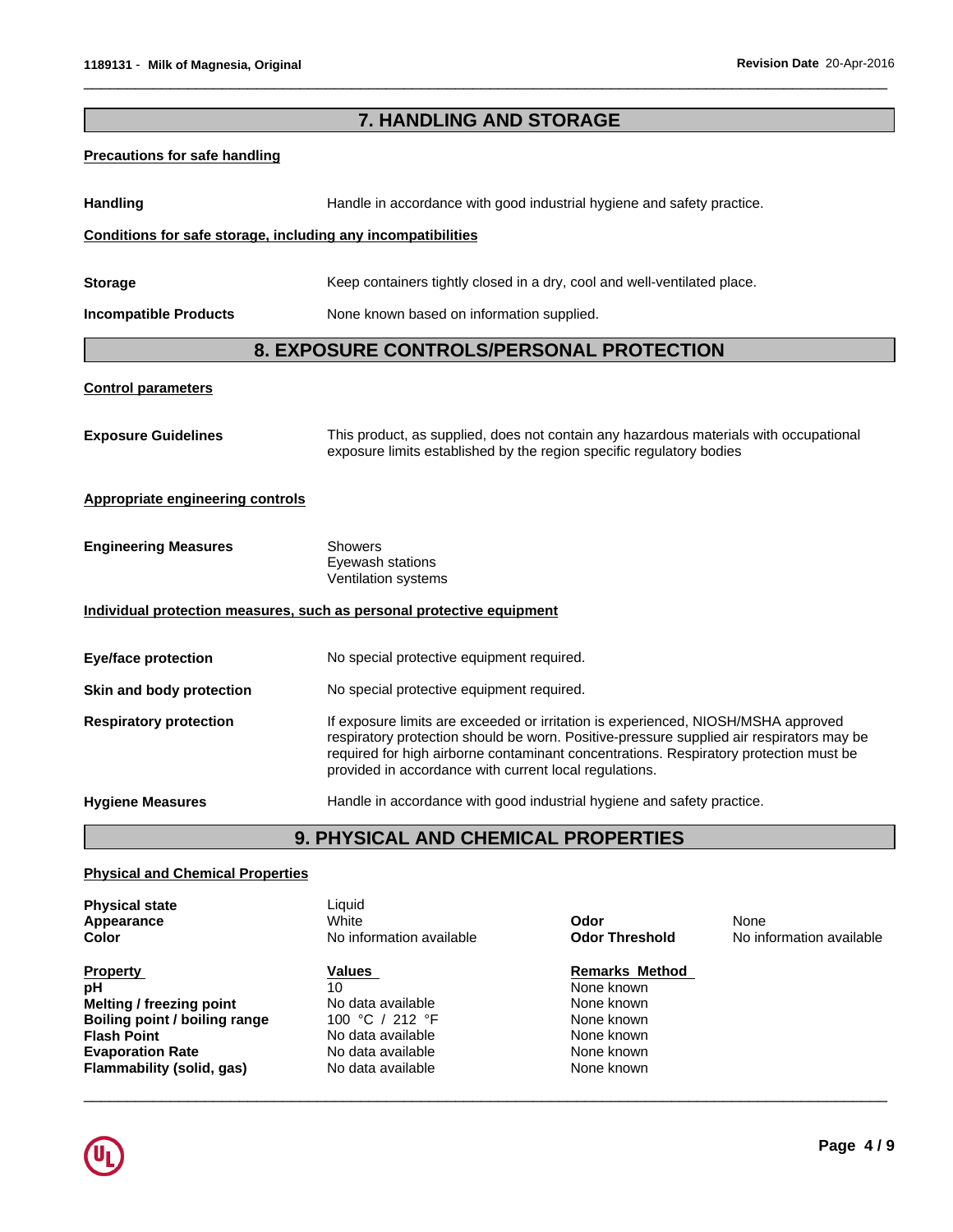| No data available                                       |                |
|---------------------------------------------------------|----------------|
| No data available                                       |                |
| No data available                                       | N٥             |
| No data available                                       | N              |
| 1.09                                                    | N              |
| Insoluble                                               | N              |
| No data available                                       | N              |
| Partition coefficient: n-octanol/waterNo data available | N              |
| No data available                                       | N              |
| No data available                                       | N0             |
| No data available                                       | N              |
| No data available                                       | N <sub>0</sub> |
| No data available                                       |                |
| No data available                                       |                |
|                                                         |                |
| No data available                                       |                |
| No data available                                       |                |
|                                                         |                |

**Particle Size** No data available

None known **None known None known** None known **None known None known** None known **None known** None known None known

 $\overline{\phantom{a}}$  ,  $\overline{\phantom{a}}$  ,  $\overline{\phantom{a}}$  ,  $\overline{\phantom{a}}$  ,  $\overline{\phantom{a}}$  ,  $\overline{\phantom{a}}$  ,  $\overline{\phantom{a}}$  ,  $\overline{\phantom{a}}$  ,  $\overline{\phantom{a}}$  ,  $\overline{\phantom{a}}$  ,  $\overline{\phantom{a}}$  ,  $\overline{\phantom{a}}$  ,  $\overline{\phantom{a}}$  ,  $\overline{\phantom{a}}$  ,  $\overline{\phantom{a}}$  ,  $\overline{\phantom{a}}$ 

# **10. STABILITY AND REACTIVITY**

#### **Reactivity**

No data available.

**Particle Size Distribution**

**Chemical stability** Stable under recommended storage conditions.

#### **Possibility of Hazardous Reactions**

None under normal processing.

#### **Conditions to avoid**

None known based on information supplied.

#### **Incompatible materials**

None known based on information supplied.

#### **Hazardous Decomposition Products**

None known based on information supplied.

## **11. TOXICOLOGICAL INFORMATION**

#### **Information on likely routes of exposure**

#### **Product Information** .

| <b>Component Information</b> | No information available                                          |
|------------------------------|-------------------------------------------------------------------|
| Ingestion                    | Specific test data for the substance or mixture is not available. |
| <b>Skin contact</b>          | Specific test data for the substance or mixture is not available. |
| Eye contact                  | Specific test data for the substance or mixture is not available. |
| <b>Inhalation</b>            | Specific test data for the substance or mixture is not available. |

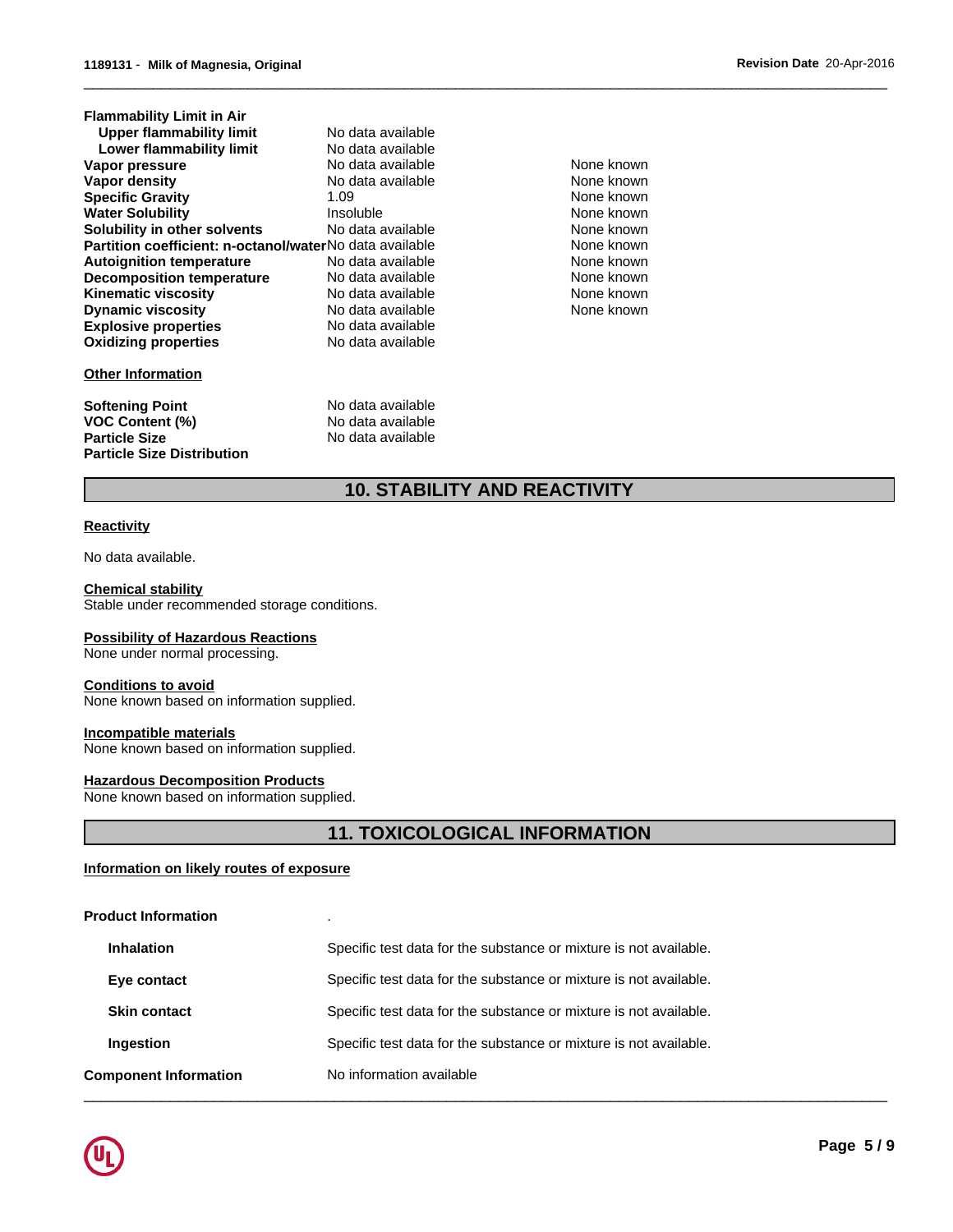#### **Information on toxicological effects**

| <b>Symptoms</b>                 | No information available.                                                                  |  |
|---------------------------------|--------------------------------------------------------------------------------------------|--|
|                                 | Delayed and immediate effects as well as chronic effects from short and long-term exposure |  |
|                                 |                                                                                            |  |
| <b>Sensitization</b>            | No information available.                                                                  |  |
| <b>Mutagenic Effects</b>        | No information available.                                                                  |  |
| Carcinogenicity                 | Contains no ingredient listed as a carcinogen.                                             |  |
|                                 |                                                                                            |  |
| <b>Reproductive toxicity</b>    | No information available.                                                                  |  |
| <b>STOT - single exposure</b>   | No information available.                                                                  |  |
| <b>STOT - repeated exposure</b> | No information available.                                                                  |  |
| <b>Target Organ Effects</b>     | None known.                                                                                |  |
| <b>Aspiration Hazard</b>        | No information available.                                                                  |  |

#### **Numerical measures of toxicity Product Information**

**The following values are calculated based on chapter 3.1 of the GHS document** Not applicable

## **12. ECOLOGICAL INFORMATION**

 $\overline{\phantom{a}}$  ,  $\overline{\phantom{a}}$  ,  $\overline{\phantom{a}}$  ,  $\overline{\phantom{a}}$  ,  $\overline{\phantom{a}}$  ,  $\overline{\phantom{a}}$  ,  $\overline{\phantom{a}}$  ,  $\overline{\phantom{a}}$  ,  $\overline{\phantom{a}}$  ,  $\overline{\phantom{a}}$  ,  $\overline{\phantom{a}}$  ,  $\overline{\phantom{a}}$  ,  $\overline{\phantom{a}}$  ,  $\overline{\phantom{a}}$  ,  $\overline{\phantom{a}}$  ,  $\overline{\phantom{a}}$ 

 $\overline{\phantom{a}}$  ,  $\overline{\phantom{a}}$  ,  $\overline{\phantom{a}}$  ,  $\overline{\phantom{a}}$  ,  $\overline{\phantom{a}}$  ,  $\overline{\phantom{a}}$  ,  $\overline{\phantom{a}}$  ,  $\overline{\phantom{a}}$  ,  $\overline{\phantom{a}}$  ,  $\overline{\phantom{a}}$  ,  $\overline{\phantom{a}}$  ,  $\overline{\phantom{a}}$  ,  $\overline{\phantom{a}}$  ,  $\overline{\phantom{a}}$  ,  $\overline{\phantom{a}}$  ,  $\overline{\phantom{a}}$ 

#### **Ecotoxicity**

The environmental impact of this product has not been fully investigated.

## **Persistence and Degradability**

No information available.

## **Bioaccumulation**

No information available

## **Other adverse effects**

No information available.

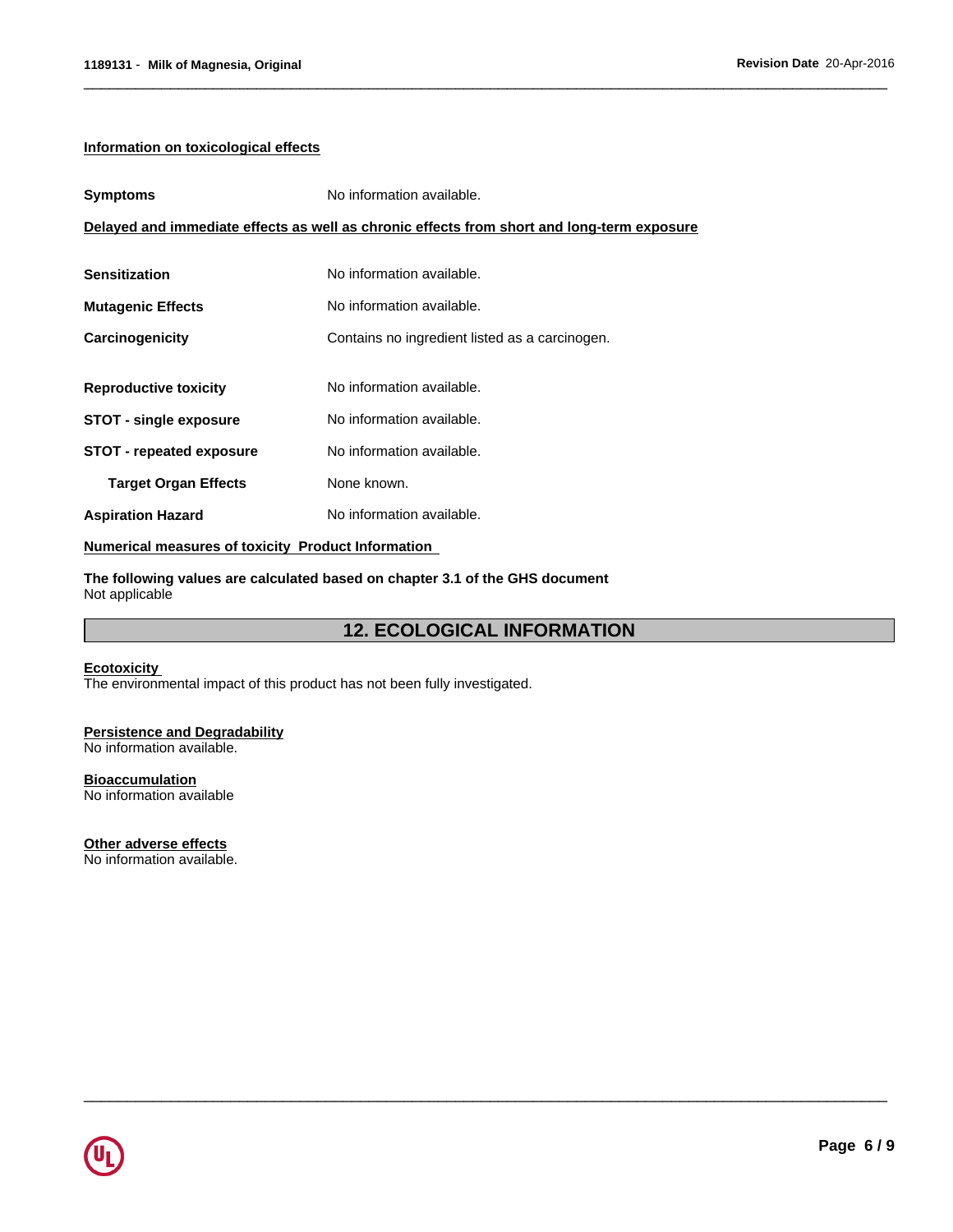## **13. DISPOSAL CONSIDERATIONS**

 $\overline{\phantom{a}}$  ,  $\overline{\phantom{a}}$  ,  $\overline{\phantom{a}}$  ,  $\overline{\phantom{a}}$  ,  $\overline{\phantom{a}}$  ,  $\overline{\phantom{a}}$  ,  $\overline{\phantom{a}}$  ,  $\overline{\phantom{a}}$  ,  $\overline{\phantom{a}}$  ,  $\overline{\phantom{a}}$  ,  $\overline{\phantom{a}}$  ,  $\overline{\phantom{a}}$  ,  $\overline{\phantom{a}}$  ,  $\overline{\phantom{a}}$  ,  $\overline{\phantom{a}}$  ,  $\overline{\phantom{a}}$ 

#### **Waste treatment methods**

| <b>Disposal methods</b>       | This material, as supplied, is not a hazardous waste according to Federal regulations (40<br>CFR 261). This material could become a hazardous waste if it is mixed with or otherwise<br>comes in contact with a hazardous waste, if chemical additions are made to this material, or<br>if the material is processed or otherwise altered. Consult 40 CFR 261 to determine whether<br>the altered material is a hazardous waste. Consult the appropriate state, regional, or local<br>regulations for additional requirements. |
|-------------------------------|--------------------------------------------------------------------------------------------------------------------------------------------------------------------------------------------------------------------------------------------------------------------------------------------------------------------------------------------------------------------------------------------------------------------------------------------------------------------------------------------------------------------------------|
| <b>Contaminated Packaging</b> | Dispose of contents/containers in accordance with local regulations.                                                                                                                                                                                                                                                                                                                                                                                                                                                           |

#### **California Hazardous Waste Codes** 311

## **14. TRANSPORT INFORMATION**

| <b>DOT</b><br><b>Proper Shipping Name</b><br><b>Hazard Class</b>  | <b>NOT REGULATED</b><br><b>NON REGULATED</b><br>N/A |
|-------------------------------------------------------------------|-----------------------------------------------------|
| <u>TDG</u>                                                        | Not regulated                                       |
| <b>MEX</b>                                                        | Not regulated                                       |
| <u>ICAO</u>                                                       | Not regulated                                       |
| <b>IATA</b><br><b>Proper Shipping Name</b><br><b>Hazard Class</b> | Not regulated<br><b>NON REGULATED</b><br>N/A        |
| <b>IMDG/IMO</b><br><b>Hazard Class</b>                            | Not regulated<br>N/A                                |
| <b>RID</b>                                                        | Not regulated                                       |
| <b>ADR</b>                                                        | Not regulated                                       |
| <b>ADN</b>                                                        | Not regulated                                       |

## **15. REGULATORY INFORMATION**

## **International Inventories**

TSCA Complies<br>DSL Mill Compo

All components are listed either on the DSL or NDSL.

**TSCA** - United States Toxic Substances Control Act Section 8(b) Inventory **DSL/NDSL** - Canadian Domestic Substances List/Non-Domestic Substances List

### **US Federal Regulations**

### **SARA 313**

Section 313 of Title III of the Superfund Amendments and Reauthorization Act of 1986 (SARA). This product does not contain any

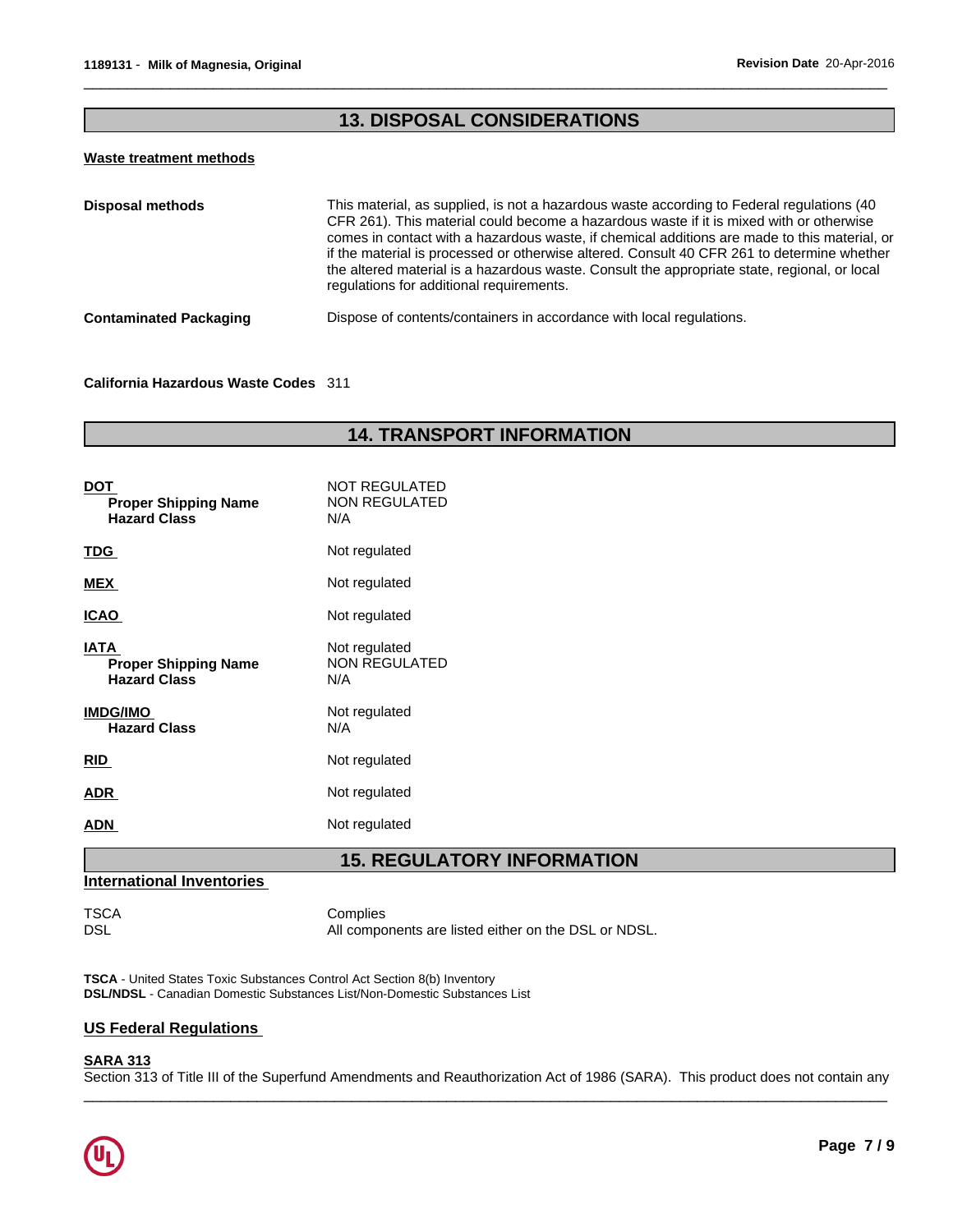chemicals which are subject to the reporting requirements of the Act and Title 40 of the Code of Federal Regulations, Part 372

 $\overline{\phantom{a}}$  ,  $\overline{\phantom{a}}$  ,  $\overline{\phantom{a}}$  ,  $\overline{\phantom{a}}$  ,  $\overline{\phantom{a}}$  ,  $\overline{\phantom{a}}$  ,  $\overline{\phantom{a}}$  ,  $\overline{\phantom{a}}$  ,  $\overline{\phantom{a}}$  ,  $\overline{\phantom{a}}$  ,  $\overline{\phantom{a}}$  ,  $\overline{\phantom{a}}$  ,  $\overline{\phantom{a}}$  ,  $\overline{\phantom{a}}$  ,  $\overline{\phantom{a}}$  ,  $\overline{\phantom{a}}$ 

| SARA 311/312 Hazard Categories    |    |  |
|-----------------------------------|----|--|
| <b>Acute Health Hazard</b>        | N٥ |  |
| <b>Chronic Health Hazard</b>      | No |  |
| <b>Fire Hazard</b>                | No |  |
| Sudden release of pressure hazard | No |  |
| <b>Reactive Hazard</b>            | N٥ |  |
|                                   |    |  |

#### **CWA (Clean Water Act)**

This product does not contain any substances regulated as pollutants pursuant to the Clean Water Act (40 CFR 122.21 and 40 CFR 122.42)

#### **CERCLA**

.

This material, as supplied, does not contain any substances regulated as hazardous substances under the Comprehensive Environmental Response Compensation and Liability Act (CERCLA) (40 CFR 302) or the Superfund Amendments and Reauthorization Act (SARA) (40 CFR 355). There may be specific reporting requirements at the local, regional, or state level pertaining to releases of this material

#### **US State Regulations**

#### **California Proposition 65**

This product does not contain any Proposition 65 chemicals.

#### **U.S. State Right-to-Know Regulations**

| Chemical<br>:al name | <b>New</b><br>, Jersev | <b>I Massachusetts</b> | Pennsylvania | <b>Rhode Island</b> | <b>Illinois</b> |
|----------------------|------------------------|------------------------|--------------|---------------------|-----------------|
| Sodium hvpochlorite  |                        |                        |              |                     |                 |
| 7681-52-9            |                        |                        |              |                     |                 |

#### **International Regulations**

#### **Canada WHMIS Hazard Class** Not determined

## **16. OTHER INFORMATION**

| <b>NFPA</b>          | <b>Health Hazards 1</b> | <b>Flammability 0</b>                                                                         | <b>Instability 0</b>     | <b>Physical and</b><br><b>Chemical Hazards -</b> |
|----------------------|-------------------------|-----------------------------------------------------------------------------------------------|--------------------------|--------------------------------------------------|
| <b>HMIS</b>          | <b>Health Hazards 1</b> | <b>Flammability 0</b>                                                                         | <b>Physical Hazard 0</b> | <b>Personal Protection</b><br>х                  |
| <b>Prepared By</b>   |                         | <b>Product Stewardship</b><br>23 British American Blvd.<br>Latham, NY 12110<br>1-800-572-6501 |                          |                                                  |
| <b>Issuing Date</b>  | 20-Apr-2016             |                                                                                               |                          |                                                  |
| <b>Revision Date</b> | 20-Apr-2016             |                                                                                               |                          |                                                  |
| <b>Revision Note</b> |                         | No information available                                                                      |                          |                                                  |

#### **Disclaimer**

The information provided in this Safety Data Sheet is correct to the best of our knowledge, information and belief at the date of its publication. The information given is designed only as a guidance for safe handling, use, processing, storage, transportation, disposal and release and is not to be considered a warranty or quality specification. The